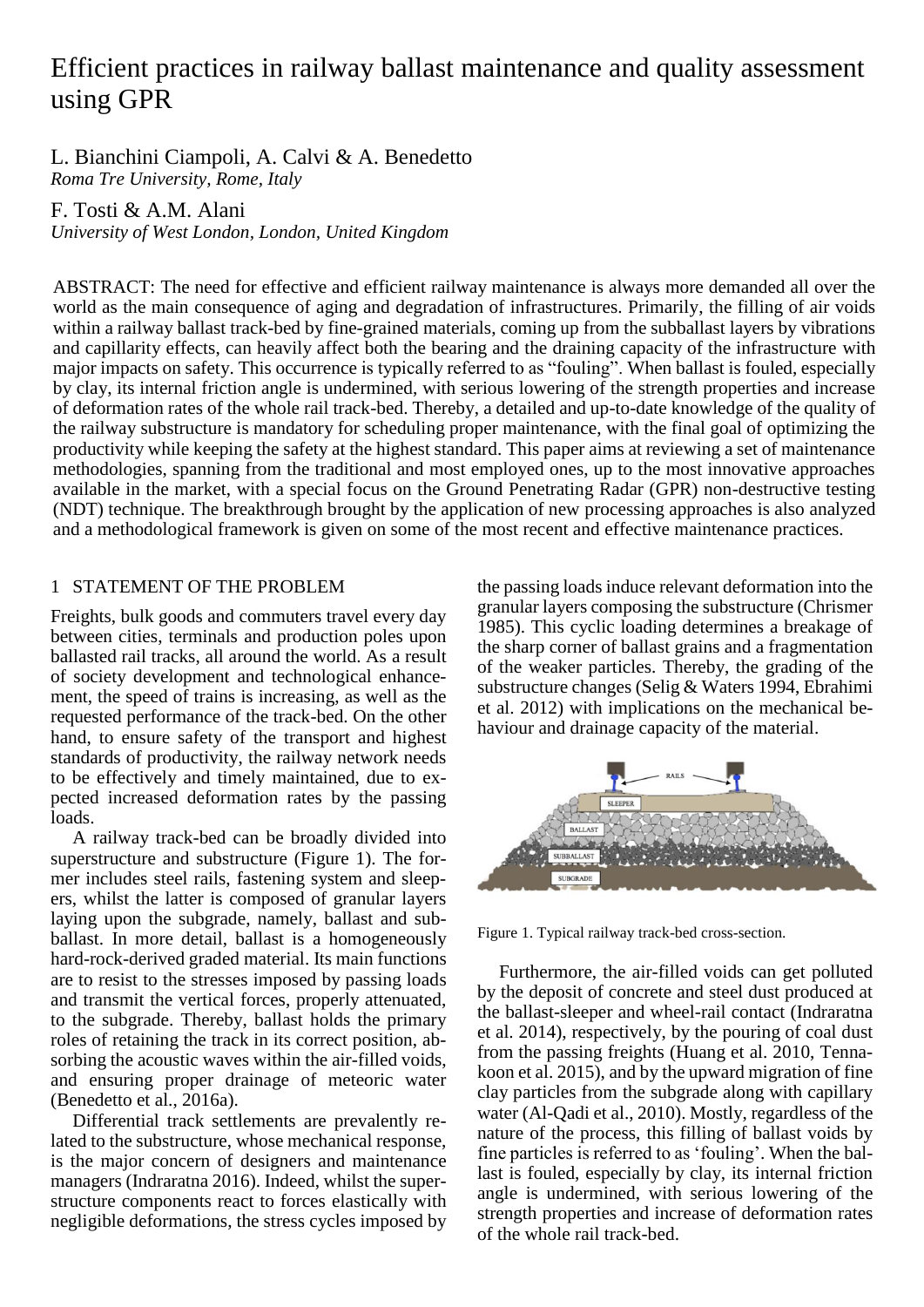In view of the above, a detailed and up-to-date knowledge of the quality of the railway substructure is mandatory for scheduling proper maintenance, with the final goal of optimizing the productivity while keeping the safety at the highest standard.

This study evaluates a set of maintenance methodologies, spanning from traditional and most employed ones, up to the most innovative approaches available in the market, with a special mention to the Ground Penetrating Radar (GPR) non-destructive testing (NDT) technique, whose application in railways is increasingly attracting the attention of researchers, companies and administration. In Chapter 2, an overview of the up-to-date methodologies for maintaining railway ballast is given; hence, the GPR method, pros and cons are discussed in Section 3; then, in Section 4, a scheme of efficient maintenance management is proposed; conclusions and research open issues are finally presented in Section 5.

# 2. RAILWAY MAINTENANCE

With regards to the aforementioned railway substructure, ballast plays a crucial role in maintaining serviceability of the track and ensuring its structural capacity (Al-Qadi et al. 2008, Al-Qadi et al. 2010). The fouling process causes degradation of the original substructure, and can compromise the performance of the railway track system. At worst, such an occurrence can increase the risk of derailment (De Chiara et al. 2014).

Thereby, monitoring and maintenance stages of track-beds are relevant to ensure high performance of the railway system over its service time, and granting the highest safety standards. At the same time, they are challenging tasks to be carried out due to the significant longitudinal extent of these infrastructures.

Traditional methods for the monitoring and assessment of ballast degradation are visual investigations, punctual drillings and diggings, which are carried out all along the track at discrete intervals. Nevertheless, these methods have several disadvantages. Indeed, visual inspections do not allow for subsurface investigation and understanding of the deep causes of the damage. On the other hand, drillings and diggings do not provide continuous data on the health conditions of the track, although they can return highly reliable information (Al-Qadi et al. 2008, Al-Qadi et al. 2010). Furthermore, these are labour intensive and time consuming (Shao et al. 2010).

Thereby, the recent focus is to move towards the use of time- and cost-effective technologies, capable of performing rapid and non-destructive inspection of the track-bed.

Amongst these technologies, two-dimensional (2D) (Cho et al. 2006) and three-dimensional (3D) (Sun et al. 2014) laser scanners, based on an optical

method of investigation, are currently used for railway inspections. In more detail, 2D and 3D imaging methods have been used for assessing critical features such as size and shape of ballast particles.

In the last decades, GPR has attracted great interest in the assessment of railway ballast conditions. To that effect, there is a plenty of literature studies proving the capabilities of such a non-destructive tool to overcome the limits of the traditional investigation methodologies (Hyslip et al. 2003, Shao et al. 2010).

#### 3. GROUND PENETRATING RADAR

## 3.1 *Working principles*

GPR is a geophysical inspection technique based on the transmission of electromagnetic (EM) waves towards a medium, e.g., soil, and the reception of the transmitted or reflected signal. The behaviour of the traveling wave depends on the dielectric properties of the medium itself, according to the EM field theory. In more detail, the wave velocity is influenced by the dielectric permittivity *ε*, whereas signal loss and attenuation are mainly affected by the electric conductivity  $\sigma$ . The magnetic permeability  $\mu$  is equal to the free space magnetic permeability *μ<sup>0</sup>* for all the nonmagnetic materials, and does not affect the propagation of the EM wave.

In practical terms, when the EM impulse emitted by a source encounters a dielectric contrast in the medium, it generates a partial reflection and transmission of the signal. By collecting such reflections through a receiving antenna, it is possible to image the subsurface features, in both two or three dimensions.

Nowadays, several different GPR systems are available in the market. Main differences are to be related to the type of the antenna and centre frequency of investigation as well as to the working system. A comprehensive presentation of the theoretical and practical features of GPR is given by (Daniels 2004, Jol 2009).

## 3.2 *Railway applications*

The use of GPR for the investigation of railway substructures has mostly developed over the last 20 years. Originally, GPR surveys were carried out using ground-coupled antennas, with centre frequencies usually below 500 MHz. Although these antennas do not provide high resolution, they ensure deep signal penetration. In the last decade, low-frequency antennas have been replaced by higher frequency (1 GHz÷2 GHz) air-coupled systems, bringing many advantages in terms of ballast degradation assessment (Roberts et al. 2006). Indeed, air-coupled antennas are installed on track inspection vehicles, capable to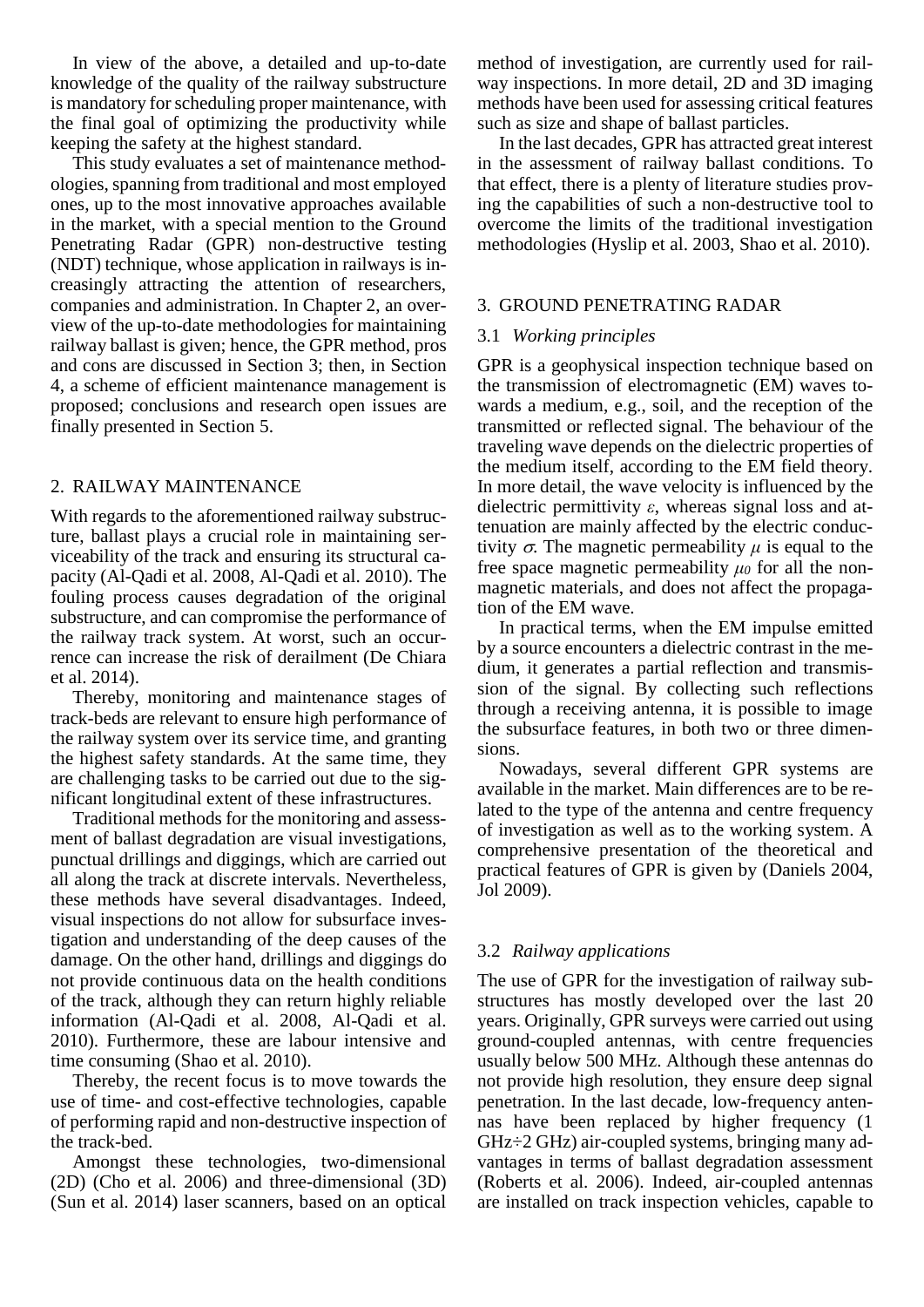monitor the track conditions continuously and without any interference with rail traffic (Al-Qadi et al. 2008, Fontul et al. 2014). On the other hand, higher frequencies provide greater resolutions and they allow detecting changes in voids volume of ballast, which are likely linked to fouling phenomena (Roberts et al. 2006).

Different features of the GPR signals collected in railway investigations have been taken into account by experts and related to several substructure quality parameters. In (Hugenschmidt 2000), a ground-coupled 900 MHz system mounted onto a cart and towed by a locomotive was employed for surveying a railway section. A comprehensive data post-processing allowed the author assessing the ballast thickness and identifying several zones of clay migration upwards. Olhoeft & Selig (2002) used an instrumented vehicle equipped with several air-launched antennas with different centre frequencies to perform a visual multifrequency analysis of GPR signals collected on both the centreline and sides of the track. The authors argued that the highest performances were reached with the 1 GHz antenna. They also showed how different results coming from tests performed at the sides of the track may indicate stability issues.

A comparison between data from 1 GHz and 2 GHz air-coupled antennas was performed by Roberts et al*.* (2006). It was noticed how the higher frequency was capable to detect differences in the scattering of EM waves, due to the pollution of air voids within the ballast.

More recently, frequency-based studies on railway fouling detection can be found in the literature. In (Al-Qadi et al. 2008), the authors presented a multimethod approach for assessing the ballast condition, based on direct analysis, scattering amplitude envelope, and short time Fourier transform (STFT). A 2 GHz centre frequency antenna was used for the surveys.

By means of complex experimental and theoretical efforts, Shao et al. (2010) proposed an automatic algorithm for the classification of ballast conditions, based on the application of support vector machine (SVM) onto processed GPR frequency spectra. The method relies on the assumption that the frequency spectrum is affected by the fouling conditions, in a predictable way, which involves the possibility to recognize the ballast quality by analyzing the relevant frequency spectrum.

Fewer laboratory activities can be found in the literature, although they provide essential information for calibrating railway-based models through a proper characterization of the surveyed materials (Shangguan et al. 2012, De Chiara et al. 2014, Fontul et al. 2014, Benedetto et al. 2016a, Tosti et al. 2016).

Also in view of the above studies, a relatively new railway-related research branch began to capture scientists' interest over the last years (Benedetto et al 2016b), namely, the numerical simulation of both

physical and dielectric properties of ballasted trackbeds. Indeed, the simulation of the ballasted structure in virtual environment leads to undeniable advantages. One of the most outstanding is the possibility to replicate and extend the experimental conditions, in terms of both frequencies of investigation and track-bed characterization, by properly setting the numerical parameters, which is a massive save of time and economical resources.

# 3.3 *Advantages and limitations*

Although GPR and NDTs in general often allow to overcome the limits of traditional approaches, a deep knowledge about their limitations is required. This is a simple rule to avoid overestimation of the methods and misinterpretation of the results, which may lead to detrimental effects.

Undeniably, the employment of air-coupled system mounted onto rail vehicles grants a traffic-speed continuous data collection, which involves no disturbance to the railway traffic and a comprehensive monitoring of the track. Furthermore, a regularly scheduled GPR survey is definitely much more costeffective, if compared to traditional tests. It also holds very few concerns about safety issues, which cannot be said for traditional track-bed drilling and trenching.

In turn, GPR is not a direct method, as it measures the potential effects of fouling on dielectric properties of the whole track-bed. Since such effects can be produced by multi-sources, specialist expertise in the interpretation of the data is mandatory, even in the case of automatic methods. Furthermore, asthe EM behaviour of the ballast is highly influenced by size distribution and mineralogy of the aggregates, a proper characterization is always required for calibration purposes. In such a framework, numerical simulation can represent a useful mean of integration for GPR.

In general terms, GPR appears as a powerful tool for reducing costs and simultaneously increasing the effectiveness of railway ballast monitoring. Nevertheless, due to its limitations it cannot be employed as a stand-alone technology at the current state of the art, and it grants the highest performance when integrated with other methods.

# 4. SCHEME OF EFFICIENT MAINTENANCE

In this Section, a procedural GPR-based scheme for performing efficient railway maintenance is proposed. Once taken into account the complex environment of railways and the relevant features of GPR, a prompt for an early-stage and non-destructive fouling detection can be listed hereafter (Figure 2).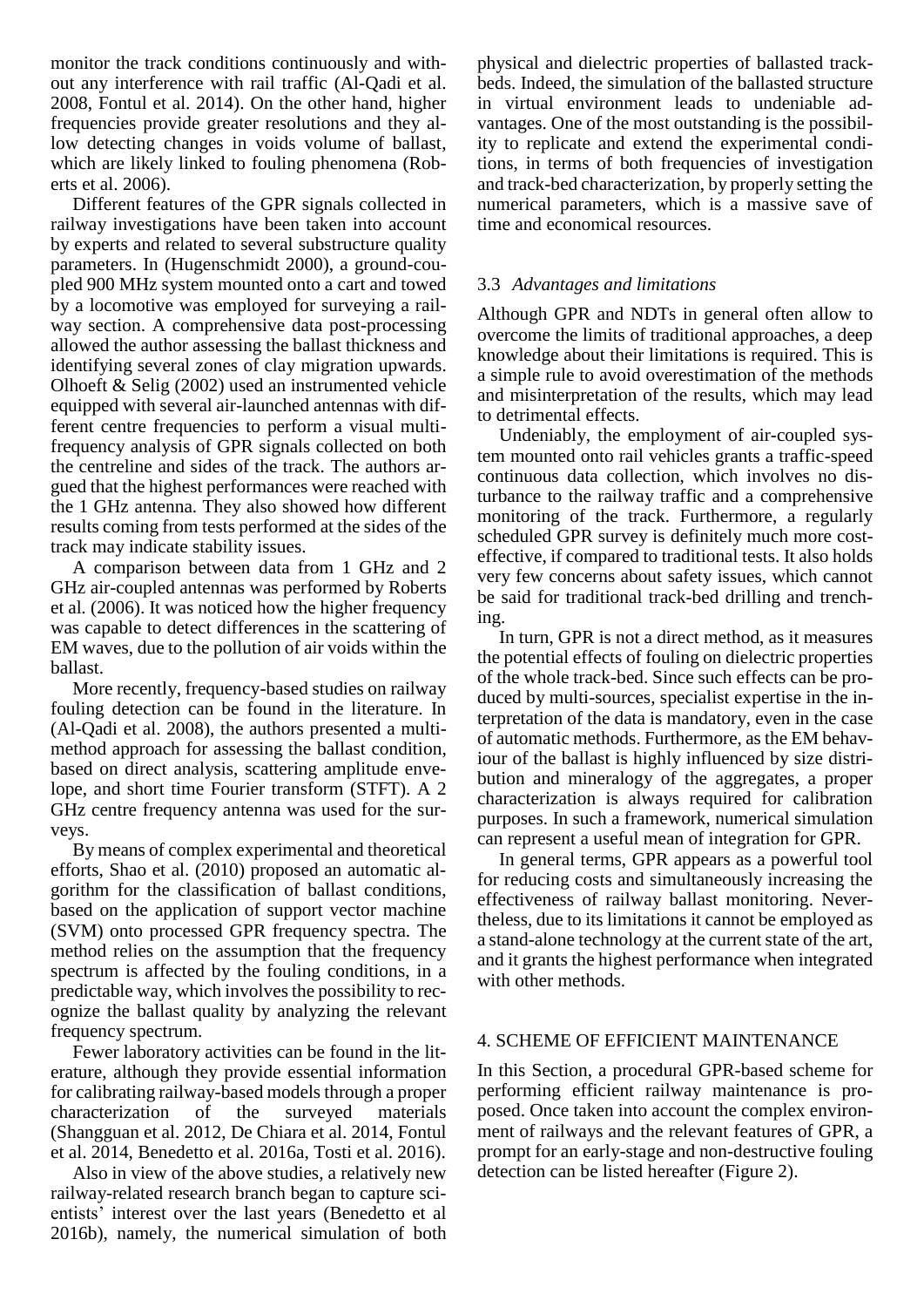

Figure 2. Scheme of effective maintenance using GPR.

- 1. *Physical characterization of ballast.* The first step necessarily consists in a comprehensive knowledge of the physical and dielectric properties of the rock-derived aggregates. Such information can be derived from "ad hoc" laboratory tests performed on materials excavated in situ, or it can be provided directly by the railway network administration. In addition, if the mineralogical nature of the ballast is known, shape and size of the aggregates can be assessed by 2D or 3D laser scan tests.
- 2. *Numerical simulation.* Once the aggregates and the subgrade are characterized, it is possible to reproduce the survey environment within a virtual scenario, numerically simulated. Thereby, synthetic GPR signals related to different fouling conditions can be generated.
- 3. *GPR survey.* Hence, GPR data can be collected along the railway section or network. In view of the above, most effective radar configurations are equipped with air-coupled antennas, with centre frequencies ranging between 1 GHz and 2 GHz.
- 4. *Signal processing.* The collected signal requires now a proper processing in order to remove noise and clutter and, more in general, to reduce the ambiguities and uncertainties. The processing technique must be chosen with reference to the specific model that is planned to be used.
- 5. *Model calibration.* The parameters used in the selected model need to be calibrated with regard to the physical properties of the tested material.
- 6. *Model application and fouling detection.* The model can now be applied to the database collected along the track. The expected output is

an overall assessment of the track-bed, and the identification of the most fouled areas.

- 7. *Crosscheck.* The unambiguousness of the results can be significantly raised through a comparison between the data collected on-site and the simulated ones.
- 8. *Definition of the maintenance priorities.* If the results are confirmed by simulation, a map of ballast deterioration throughout the whole track is now available, and therefore it is possible to prioritize maintenance actions.

## 5. CONCLUSIONS

This paper aims at reviewing existing practices for the maintenance of railway assets and it introduces a new methodology scheme for the application of effective GPR-based maintenance actions, based on the most recent and up-to-date processing approaches developed in this area of expertise. The first Section introduces the problem, which is tackled more thoroughly in the second Section. Insights on the potential of GPR are given in Section 3, along with a short review of the most acknowledged scientific evidences by literature. In view of the above, several assumptions have been made. Firstly, the most efficient and effective GPR configuration for railway applications is composed of air-coupled pulsed systems, mounted onto rail vehicles and equipped with a high frequency antenna. Secondly, accuracy and reliability of GPR can reach proper standards when integrated with complementary methods. Accordingly, in the maintenance scheme proposed in Section 4, it is worthwhile noting that the application of a GPR model requires proper calibration by a physical characterization of the materials (e.g., performed by laser scanner), as well as a crosscheck by numerical simulation, to validate the results. To that effect, an integration of different methodologies would seem the best solution.

#### ACKNOWLEDGEMENTS

This work has benefited from the network activities carried out within the EU funded COST Action TU1208 "Civil Engineering Applications of Ground Penetrating Radar.'

#### **REFERENCES**

- Al-Qadi, I.L., Xie, W. & Roberts, R. 2008. Time-frequency approach for ground penetrating radar data analysis to assess railroad ballast condition. In Research in Nondestructive Evaluation, 19, pp. 219-237.
- Al-Qadi, I.L., Xie, W., Roberts, R. & Leng Z. 2010. Data analysis techniques for GPR used for assessing railroad ballast in high radio-frequency environment. In Journal of Transportation Engineering, 136(4), pp. 96-105.